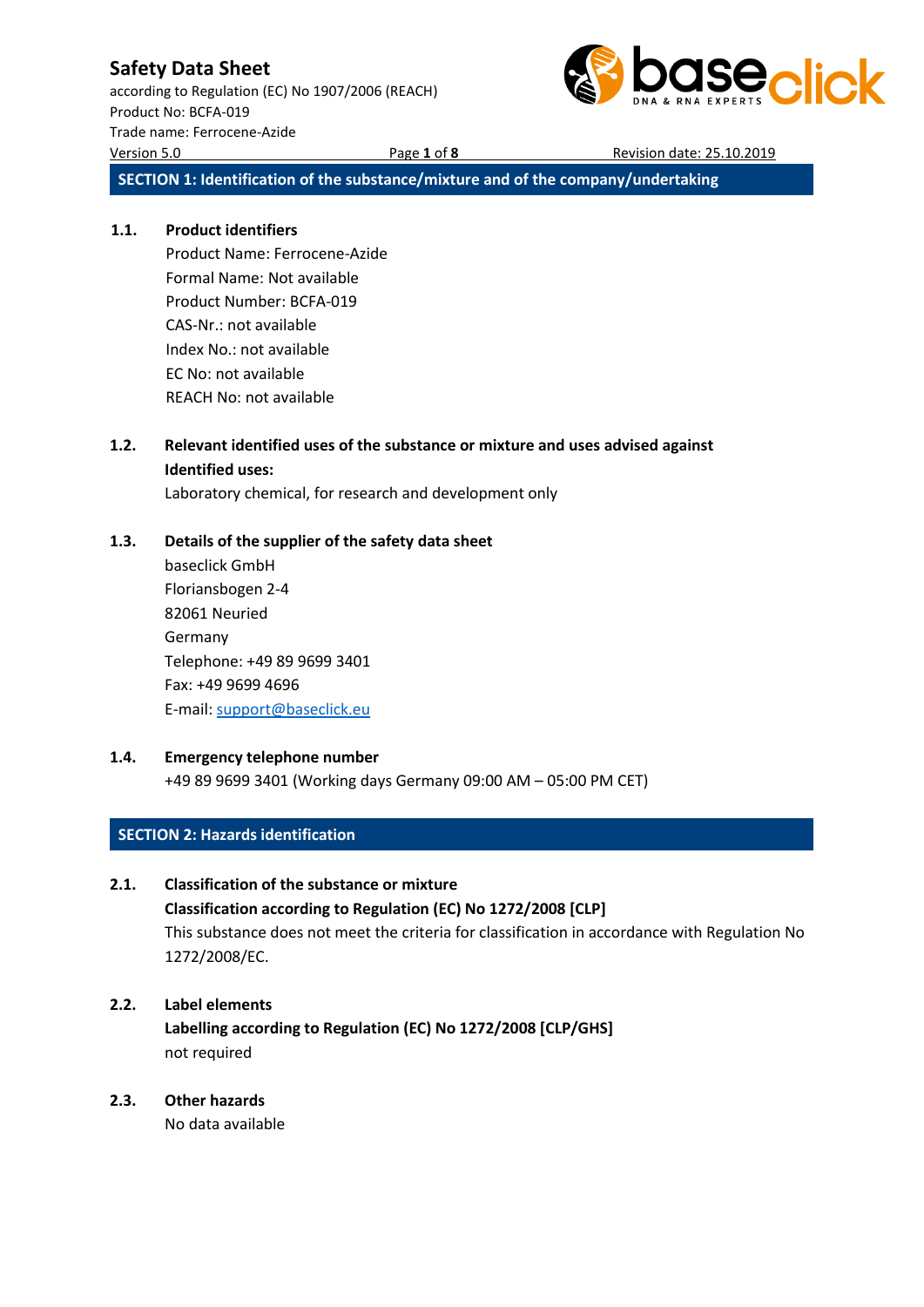according to Regulation (EC) No 1907/2006 (REACH) Product No: BCFA-019 Trade name: Ferrocene-Azide Version 5.0 Page **2** of **8** Revision date: 25.10.2019



**SECTION 3: Composition/information on ingredients**

### **3.1 Substance(s)**

Formula: C14H16FeN4O MW: 312.15 g/mol Description: yellow solid TLV units: Unknown

### **3.2 Mixtures**

### **SECTION 4: First aid measures**

### **4.1 Description of first aid measures**

General notes:

Avoid all direct contact.

Always contact physician. Show this safety data sheet to the doctor in attendance.

If inhaled:

Move person into fresh air. If not breathing give artificial respiration. Consult a physician. In case of skin contact:

Wash off with soap and plenty of water.

In case of eye contact:

Rinse thoroughly with plenty of water for at least 15 minutes and consult a physician. In case of ingestion:

Contact physician. Do NOT induce vomiting. Rinse mouth with water. Never induce vomiting or give liquids to someone who is unconscious or cannot swallow.



### **4.2 Most important symptoms and effects, both acute and delayed**

The most important known symptoms and effects are described in the labelling (see section 2.2) and/or in section 11

### **4.3 Indication of any immediate medical attention and special treatment needed** No data available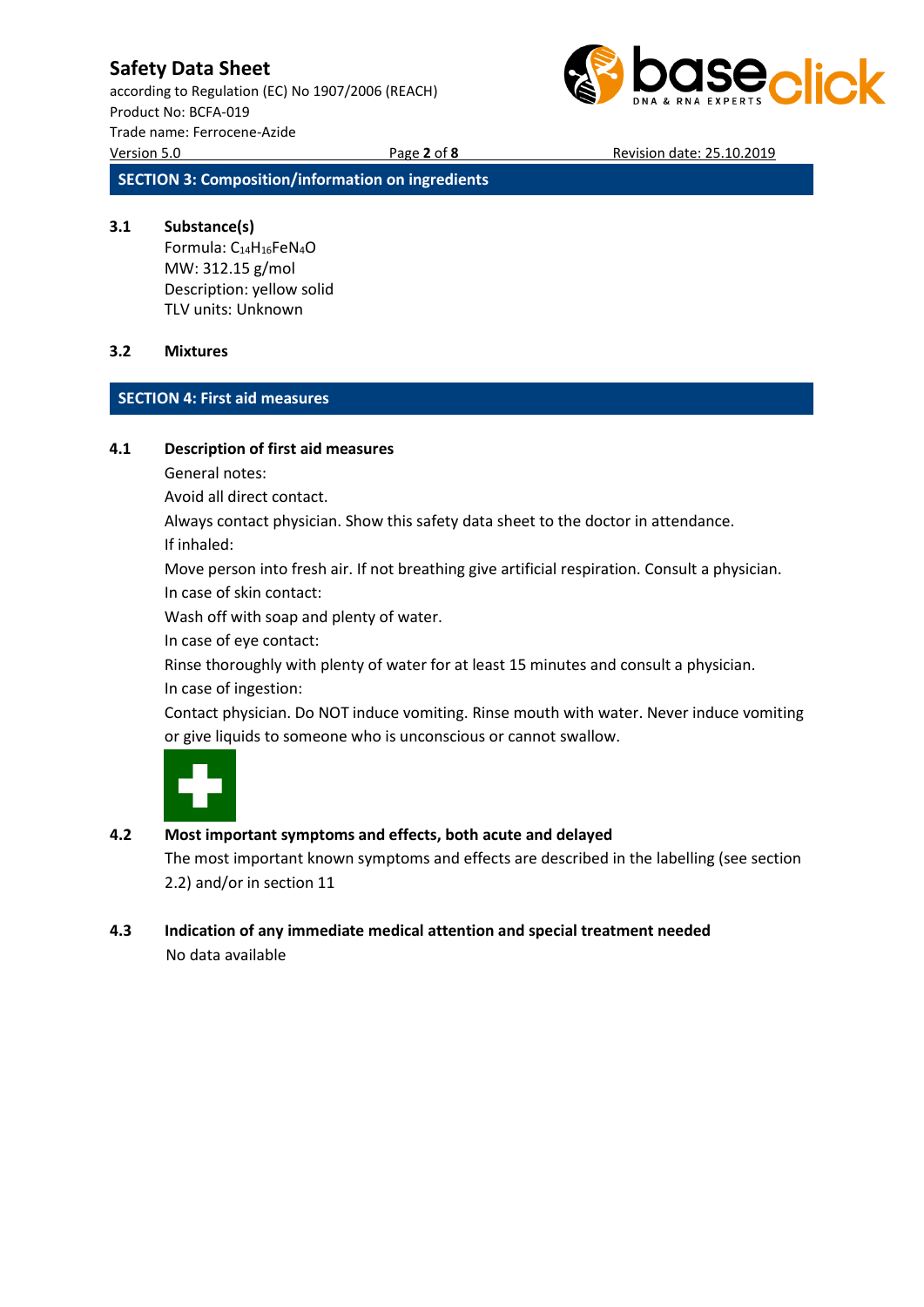according to Regulation (EC) No 1907/2006 (REACH) Product No: BCFA-019 Trade name: Ferrocene-Azide Version 5.0 Page **3** of **8** Revision date: 25.10.2019



### **SECTION 5: Firefighting measures**

#### **5.1 Extinguishing media**

Water. Alcohol resistant foam. Dry extinguishing powder. Carbon dioxide  $(CO<sub>2</sub>)$ . Sand.

#### **5.2 Special hazards arising from the substance or mixture**

A finely divided dust aerosol may be explosive although the exact conditions of the hazard are unknown. Avoid dispersing dust.

### **5.3 Advice for fire-fighters**

Use material suitable and appropriate to surrounding fire conditions Wear self-contained breathing apparatus for firefighting if necessary.

### **SECTION 6: Accidental release measures**

### **6.1 Personal precautions, protective equipment and emergency procedures**

Avoid all direct contact. Respiratory protection: A dust mask is recommended when a possibility of dust inhalation exists. Local exhaust is usually sufficient. Protective gloves: Impermeable Eye protection: Laboratory safety glasses Other protective equipment: Normal laboratory apparel

### **6.2 Environmental precautions**

Do not let product enter drains.

### **6.3 Methods and material for containment and cleaning up** Take up mechanically. Control of dust.

### **SECTION 7: Handling and storage**

### **7.1 Precautions for safe handling**

Avoid contact with skin and eyes. Avoid inhalation of vapour or mist. Keep away from sources of ignition. Provide adequate ventilation. When not in use, keep containers tightly closed.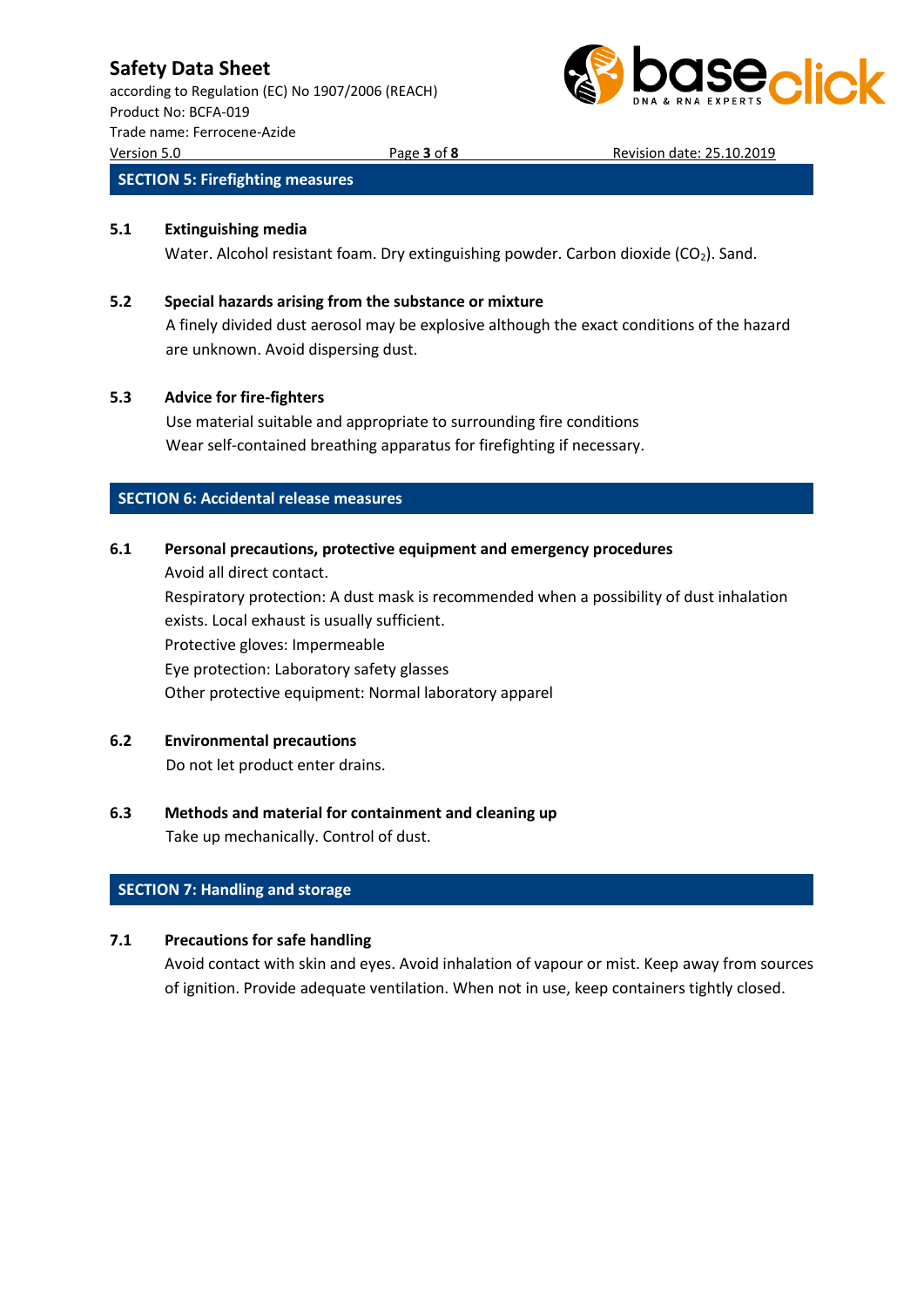according to Regulation (EC) No 1907/2006 (REACH) Product No: BCFA-019 Trade name: Ferrocene-Azide Version 5.0 Page **4** of **8** Revision date: 25.10.2019



# **7.2 Conditions for safe storage, including any incompatibilities**

Keep container tightly closed in a dry and well-ventilated place. Containers which are opened must be carefully resealed and kept upright to prevent leakage. Recommended storage temperature -20°C, dark, inert gas.

### **7.3 Specific end use(s)**

No information available.

### **SECTION 8: Exposure controls/personal protection Handling and storage**

### **8.1 Control parameters**

Additional information about design of technical facilities: No further requirements, see item 7.

Ingredients with limit values that require monitoring in the workplace: No ingredients need monitoring.

### **8.2 Exposure controls**



Appropriate engineering controls

Handle in accordance with good industrial hygiene and safety practice. Wash hands before breaks and at the end of workday.

Personal protective equipment

The type of protective equipment must be selected according to the concentration and amount of the dangerous substance at the specific workplace.

Eye/face protection: Use equipment for eye protection tested and approved under appropriate government standards such as NIOSH (US) or EN 166(EU).

Skin protection: Handle with gloves. Wear suitable gloves. Chemical protection gloves are suitable, which are tested according to EN 374. Wash and dry hands.

Body Protection: Complete suit protecting against chemicals, flame retardant antistatic protective clothing.

Respiratory protection: Where risk assessment shows air-purifying respirators are appropriate use (US) or type ABEK (EN 14387) respirator cartridges as a backup to engineering protection, use a full-face supplied air respirator. Use respirators and components tested and approved under appropriate government standards such as NIOSH (US) or CEN (EU).

Control of environmental exposure: Prevent further leakage or spillage if safe to do so. Do not let product enter drains.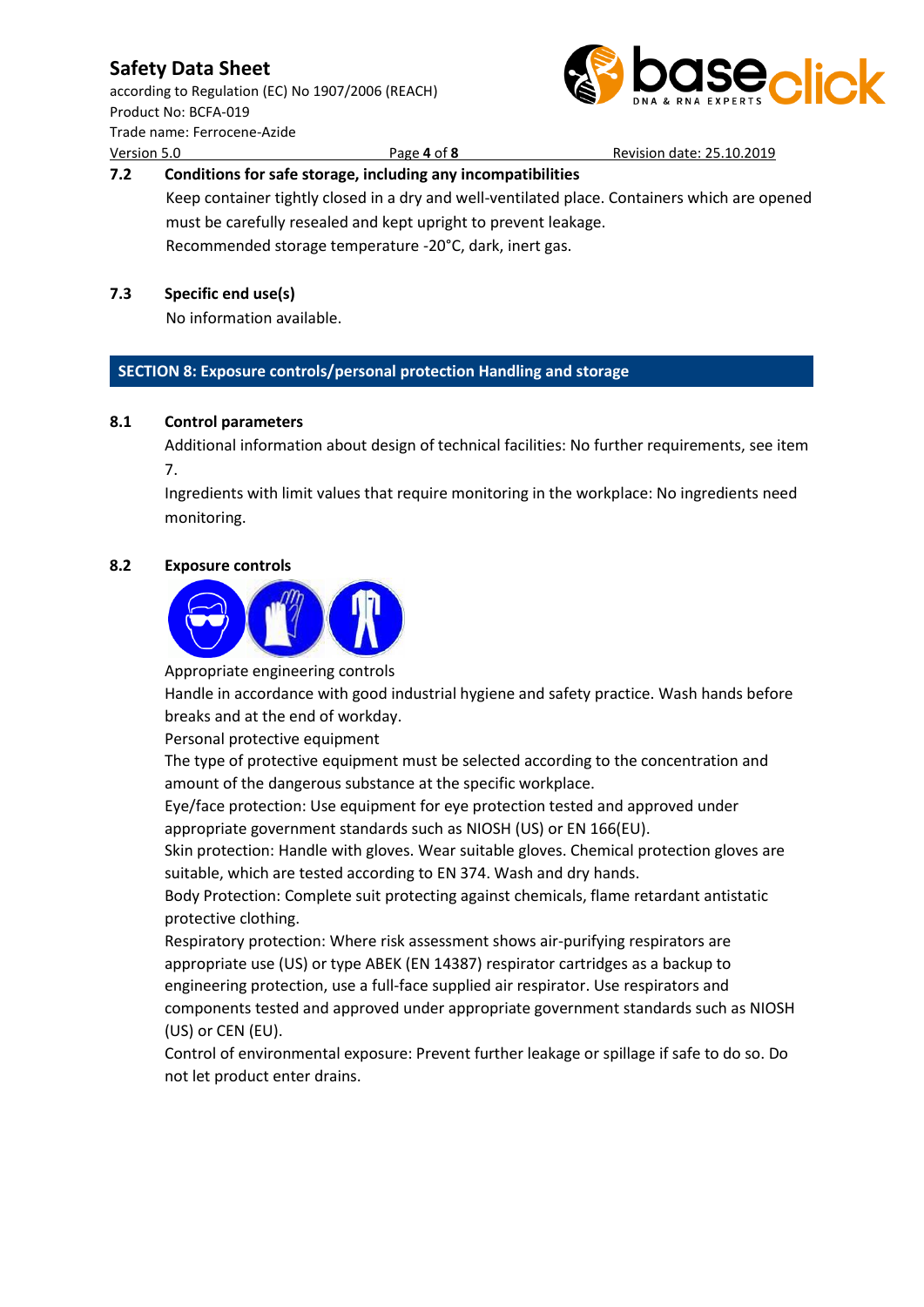according to Regulation (EC) No 1907/2006 (REACH) Product No: BCFA-019 Trade name: Ferrocene-Azide Version 5.0 Page **5** of **8** Revision date: 25.10.2019



**SECTION 9: Physical and chemical properties**

### **9.1 Information on basic physical and chemical properties**

Physical state: solid Colour: yellow Odour: None Odour threshold: No data available pH (value): No data available Melting point/freezing point: No data available Initial boiling point and boiling range: No data available Flash point: No data available Evaporation rate: No data available Flammability (solid, gas): No data available lower explosion limit (LEL): No data available upper explosion limit (UEL): No data available Explosion limits of dust clouds: No data available Vapour pressure: No data available Vapour density: No data available Relative density: No data available Water solubility (20 °C): No data available Partition coefficient: n-octanol/water: No data available Auto-ignition temperature: No data available Decomposition temperature: No data available Viscosity, flow time (23 °C): No data available Viscosity, dynamic (mPas / 20 °C): No data available Explosive properties: No data available Oxidizing properties: No data available

### **9.2 Other information:**

Solubilty: DMSO

### **SECTION 10: Stability and reactivity**

- **10.1 Reactivity** No data available.
- **10.2 Chemical stability** Stable under recommended storage conditions.
- **10.3 Possibility of hazardous reactions** No data available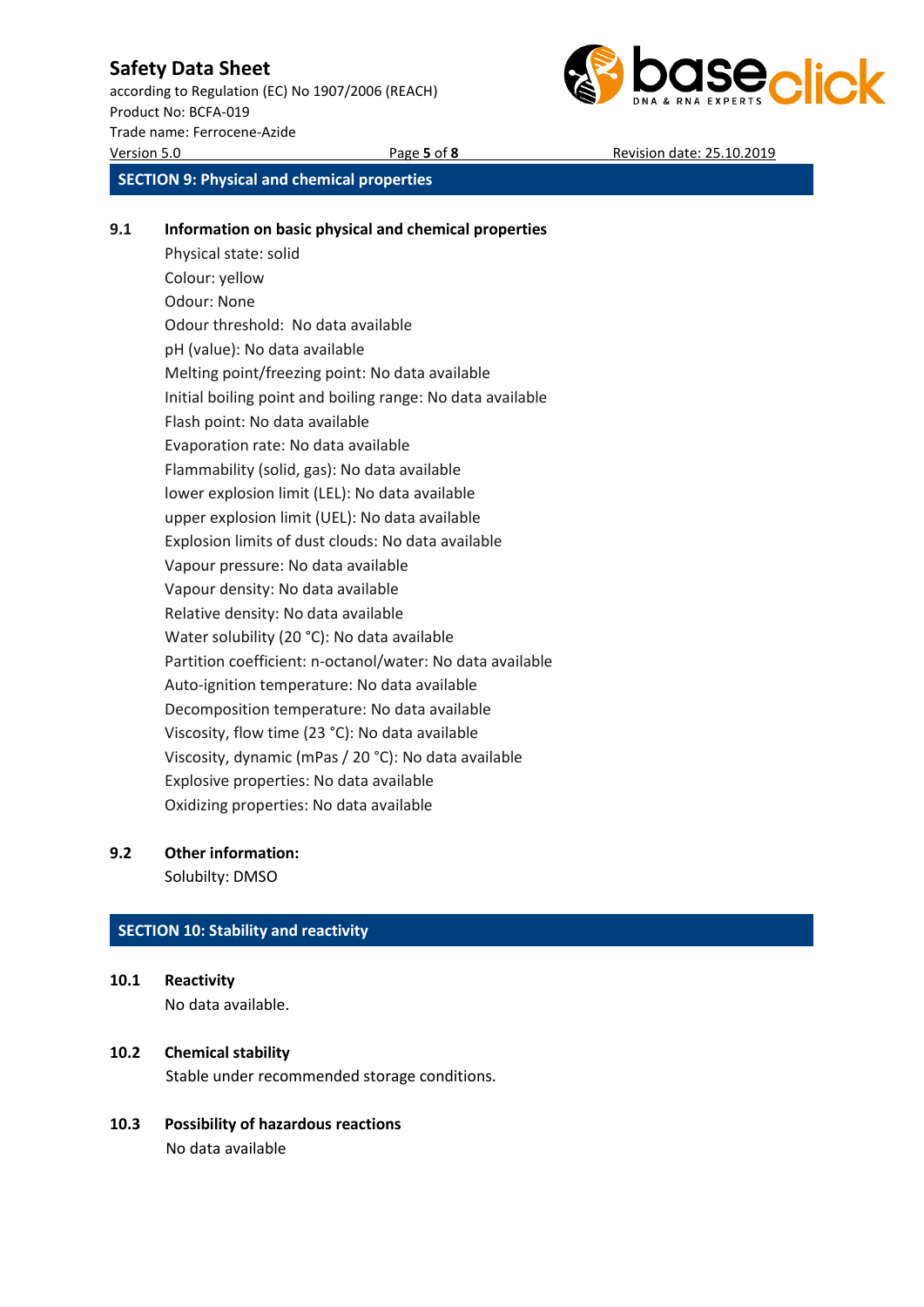according to Regulation (EC) No 1907/2006 (REACH) Product No: BCFA-019 Trade name: Ferrocene-Azide Version 5.0 Page **6** of **8** Revision date: 25.10.2019



### **10.4 Conditions to avoid**

Dangerous decomposition: Toxic oxides of nitrogen, metal and carbon may evolve when heated to decomposition.

### **10.5 Incompatible materials**

Avoid strong oxidants.

**10.6 Hazardous decomposition products** Dangerous decomposition: Toxic oxides of nitrogen may evolve when heated to decomposition.

### **SECTION 11: Toxicological information**

### **11.1 Information on toxicological effects**

Acute toxicity: No data available Skin corrosion/irritation: No data available Serious eye damage/eye irritation: No data available Respiratory or skin sensitisation: No data available Germ cell mutagenicity: No data available Carcinogenicity: No data available Reproductive toxicity: No data available Specific target organ toxicity -single exposure: No data available Specific target organ toxicity -repeated exposure: No data available Aspiration hazard: No data available Additional Information: No data available

### **SECTION 12: Ecological information**

- **12.1 Toxicity** No data available
- **12.2 Process of degradability** No data available
- **12.3 Bioaccumulative potential** No data available
- **12.4 Mobility in soil** No data available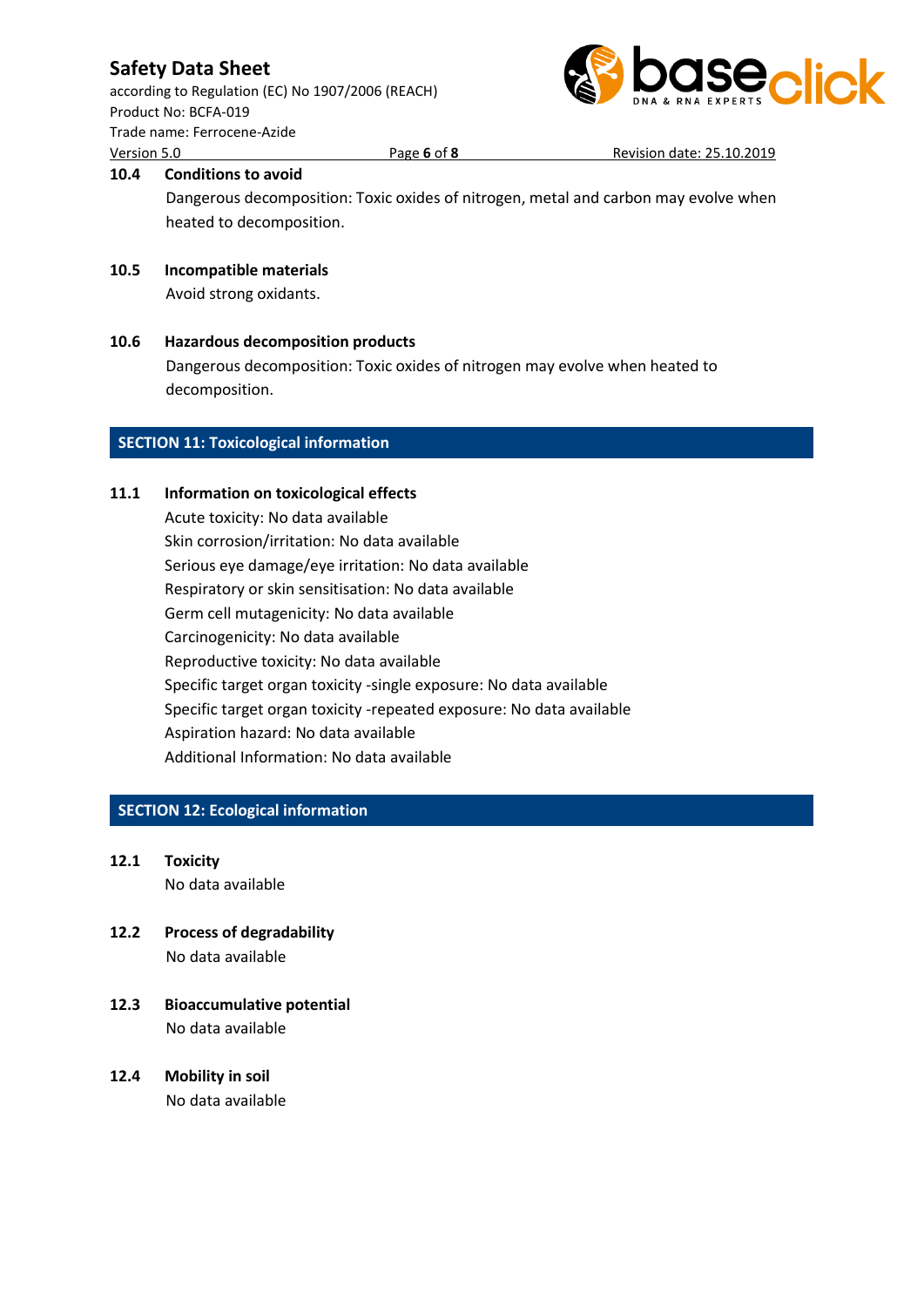according to Regulation (EC) No 1907/2006 (REACH) Product No: BCFA-019 Trade name: Ferrocene-Azide Version 5.0 Page **7** of **8** Revision date: 25.10.2019



### **12.5 Results of PBT and vPvB assessment** No data available

### **12.6 Other adverse effects**

No data available

### **SECTION 13: Disposal considerations**

### **13.1 Waste treatment methods**

Product:

Consult the appropriate local waste disposal expert about waste disposal. Contaminated packaging: see Product

### **SECTION 14: Transport information**

**14.1 UN number** ADR/RID: -

IMDG: - IATA: -

### **14.2 UN Proper shipping name**

ADR/RID: Not dangerous goods IMDG: Not dangerous goods IATA: Not dangerous goods

### **14.3 Transport hazard class(es)**

ADR/RID: - IMDG: - IATA: -

### **14.4 Packing group**

ADR/RID: - IMDG: - IATA: -

### **14.5 Environmental hazards** ADR/RID: no

IMDG: no IATA: no

# **14.6 Special precautions for user**

No data available